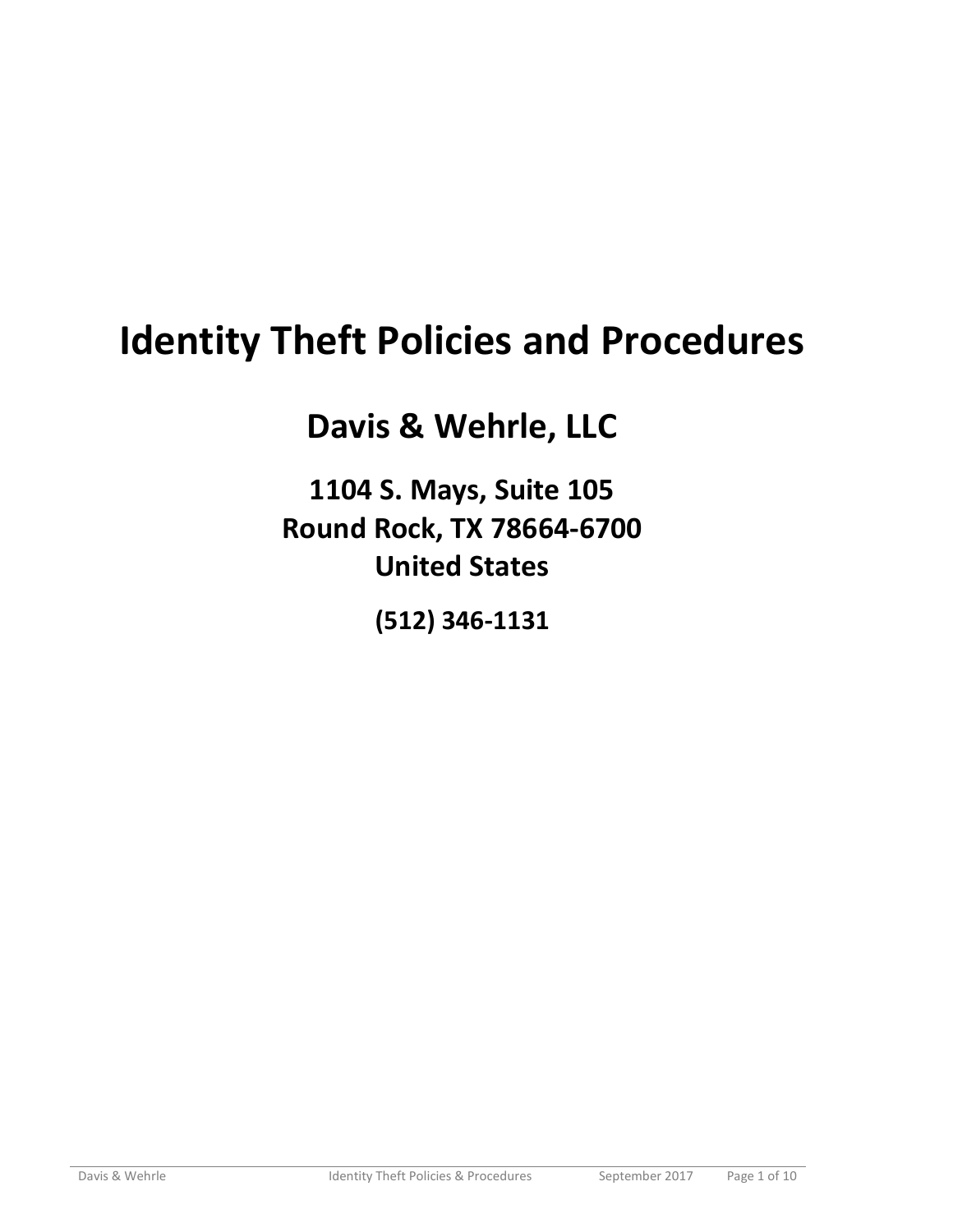## <span id="page-1-0"></span>**Table of Contents**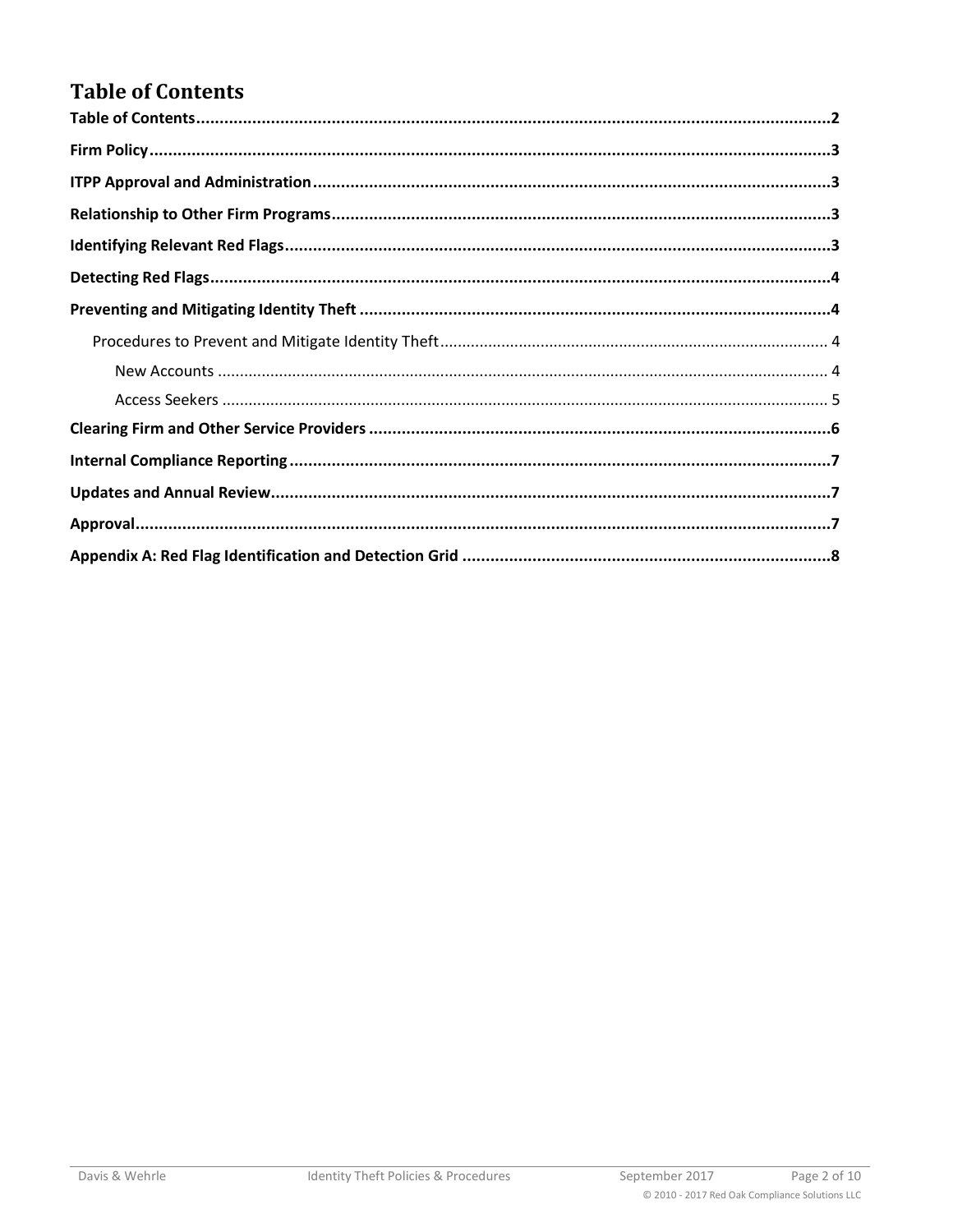## <span id="page-2-0"></span>**Firm Policy**

Pursuant to Rule: 16 C.F.R. § 681.1(d), our firm's policy is to protect our customers and their accounts from identity theft and to comply with the FTC's Red Flags Rule. Davis & Wehrle, LLC ("Davis & Wehrle") will do this by developing and implementing these written Identity Theft Policies and Procedures (ITPP), which have been tailored to fit our size and complexity, as well as the nature and scope of our activities. These procedures address:

- Identifying applicable identity theft Red Flags for our firm
- How we will detect those Red Flags
- Responding appropriately to any that are detected
- Updating our ITPP periodically to reflect changes in risks

Our identity theft policies, procedures and internal controls will be reviewed and updated periodically to ensure they account for changes both in regulations and in our business model.

| <b>Abbreviation</b> | <b>Definition</b>                             |
|---------------------|-----------------------------------------------|
| <b>ITPP</b>         | <b>Identity Theft Policies and Procedures</b> |
| CIP                 | <b>Client Identification Procedures</b>       |
| <b>AML</b>          | Anti-Money Laundering                         |
| <b>FTC</b>          | <b>Federal Trade Commission</b>               |

The definitions of the abbreviations used throughout this document are listed below:

#### <span id="page-2-1"></span>**ITPP Approval and Administration**

Pursuant to Rule: 16 C.F.R. § 681.1(e) and Appendix A, Section VI.(a), approved the initial ITPP and is the designated identity theft officer and is responsible for the oversight, development, implementation and administration (including staff training and oversight of third party service providers of ITTP services) of the ITPP.

#### <span id="page-2-2"></span>**Relationship to Other Firm Programs**

Pursuant to Rule: 16 C.F.R. § 681.1, Appendix A, Section I, we have reviewed our other policies, procedures and plans required by regulations regarding the protection of our customer information, including our policies and procedures and our CIP and red flags detection under our AML Compliance Program in the formulation of the ITPP.

### <span id="page-2-3"></span>**Identifying Relevant Red Flags**

Pursuant to Rule: 16 C.F.R. § 681.1(d)(2)(i) and Appendix A, Section II, which requires Davis & Wehrle to identify Red Flags applicable to our firm, we assessed these risk factors:

- The types of covered accounts we offer
- The methods used to open or access these accounts
- All previous experiences with identity theft
- Changing identity theft techniques
- Applicable supervisory guidance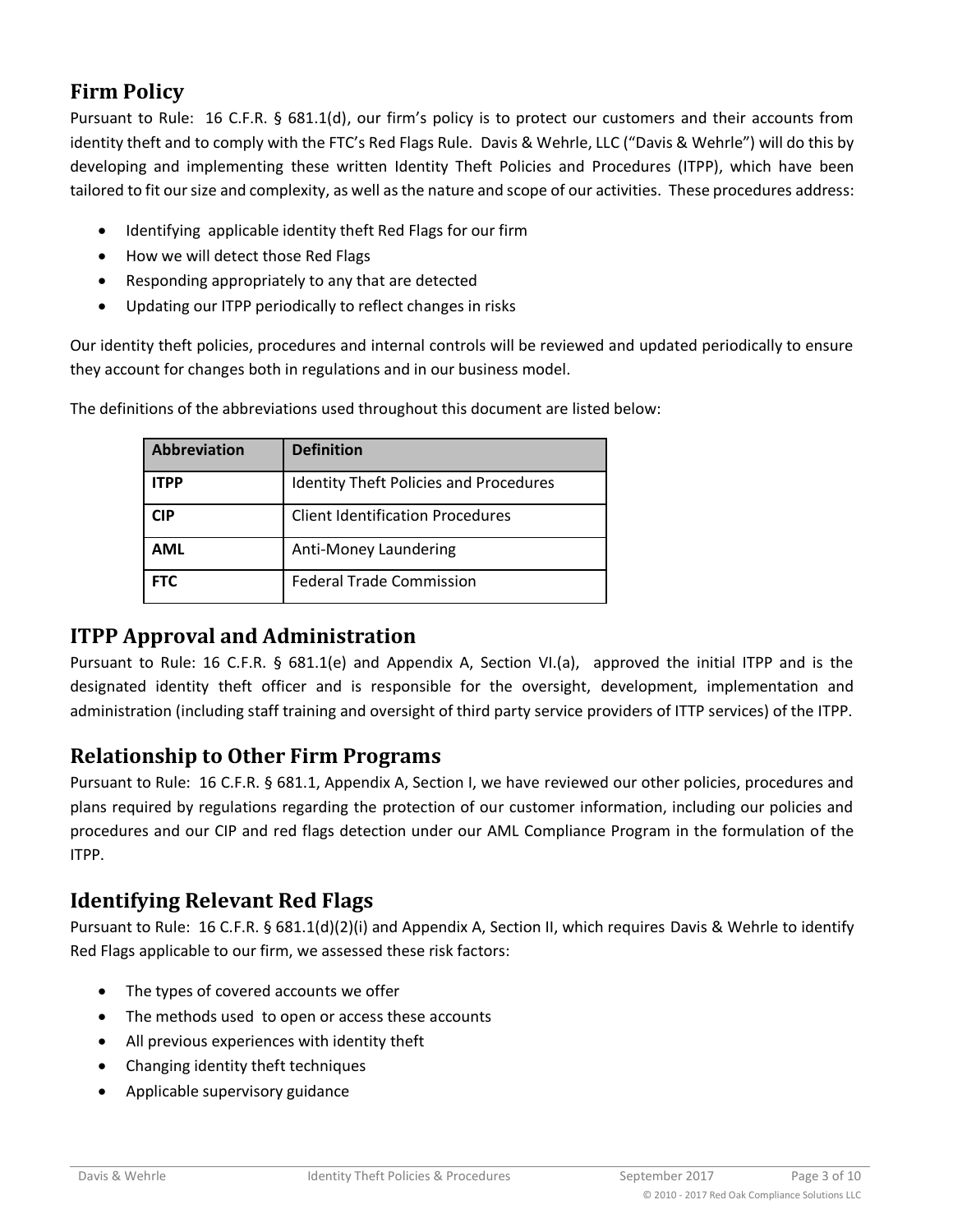In addition, we considered Red Flags from the following five categories and from the FTC's Red Flags Rule, as they fit our situation:

- Alerts, notifications or warnings from a credit reporting agency
- Suspicious documents
- Suspicious personal identifying information
- Suspicious account activity
- Notices from other sources

## <span id="page-3-0"></span>**Detecting Red Flags**

Pursuant to Rule: 16 C.F.R. § 681.1(d)(2)(ii) and Appendix A, Section III, we have reviewed our client accounts, how we open and maintain them, and how to detect Red Flags that may have occurred in them. Our detection of these Red Flags is based on our methods of obtaining information about our clients and verifying it under the CIP of our AML compliance procedures, authenticating customers and monitoring transactions and change of address requests. Account opening procedures include gathering identifying information about and verifying the identity of the person opening the account by using the firm's CIP. Review of existing accounts includes authenticating customers, monitoring transactions, and verifying the validity of changes of address. Based on this review, we have included in the second column ("Detecting the Red Flag") of the attached Grid how we will detect each of our firm's identified Red Flags.

Our CCO reviews, at least annually, our covered accounts, how we open and maintain them, and how to detect Red Flags.

## <span id="page-3-1"></span>**Preventing and Mitigating Identity Theft**

Pursuant to Rule: 16 C.F.R. § 681.1(d)(iii) and Appendix A, Section IV, we have reviewed our accounts, how we open and allow access to them, and our previous experience with identity theft, as well as any new methods of identity theft we have seen or believe to be likely. Based on these reviews and our review of the FTC's identity theft rules and its suggested responses to mitigate identity theft, as well as other sources, we have developed our procedures below to respond to detected identity theft Red Flags.

#### <span id="page-3-2"></span>**Procedures to Prevent and Mitigate Identity Theft**

When we have been notified of a Red Flag or our detection procedures show evidence of a Red Flag, we will take the steps outlined below, as appropriate to the type and seriousness of the threat:

#### <span id="page-3-3"></span>**New Accounts**

Procedures when Red Flags raised by someone applying for an account:

- Review the application.
	- o We will review the applicant's information collected for our CIP under our AML Compliance Program (e.g., name, date of birth, address, and an identification number such as a Social Security Number or Taxpayer Identification Number).
- Get government identification.
	- $\circ$  If the applicant is applying in person, we will also check a current government-issued identification card, such as a driver's license or passport.
- Seek additional verification.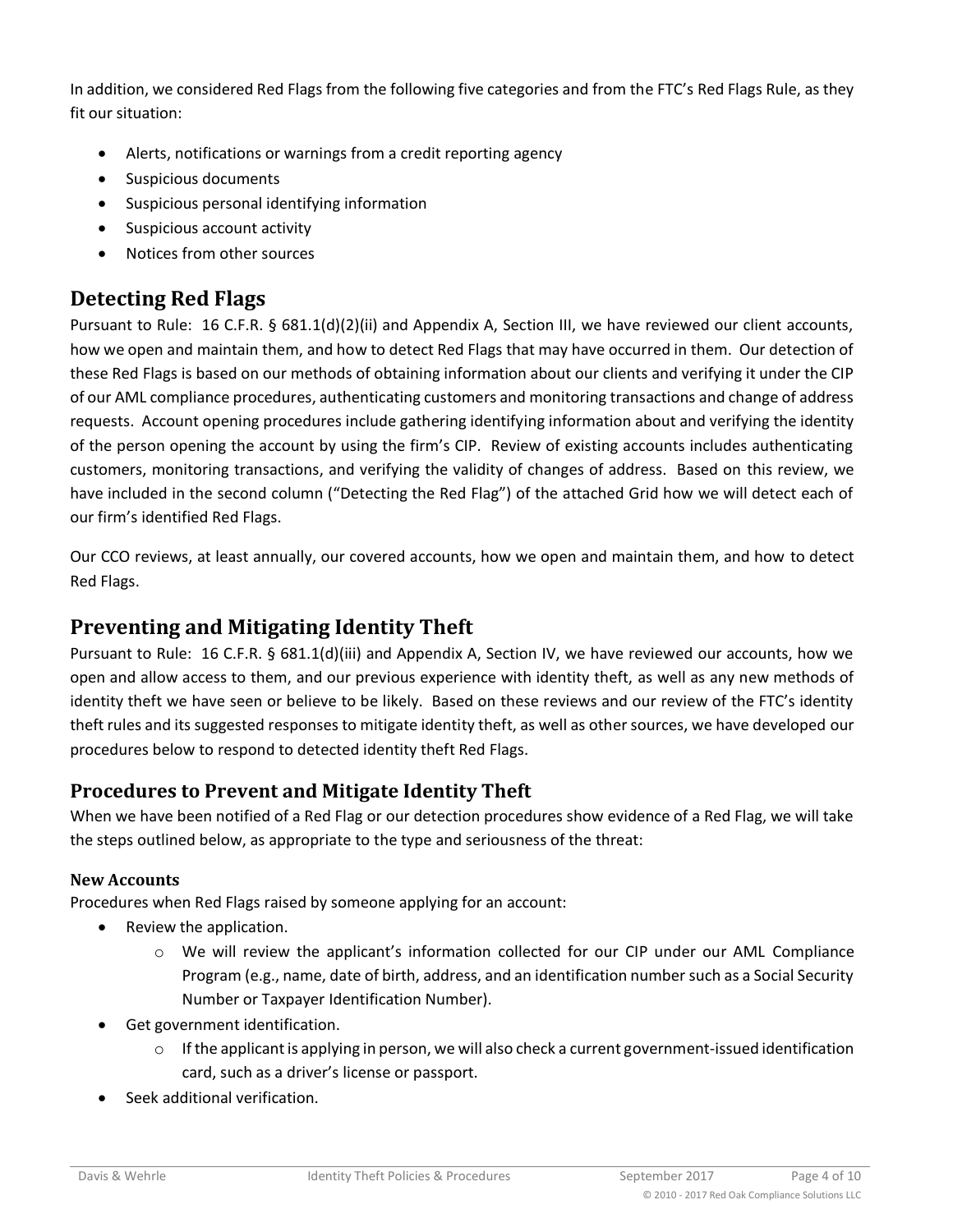- $\circ$  If the potential risk of identity theft indicated by the Red Flag is probable or large in impact, we may also verify the person's identity through non-documentary CIP methods, including:
	- Contacting the customer
	- **■** Independently verifying the customer's information by comparing it with information from a credit reporting agency, public database or other source such as a data broker or the Social Security Number Death Master File
	- Checking references with other affiliated financial institutions
	- Obtaining a financial statement
- Deny the application.
	- $\circ$  If we find that the applicant is using an identity other than his or her own, we will deny the account and report the incident to the appropriate authorities.
- Report.
	- $\circ$  If we find that the applicant is using an identity other than his or her own, we will report it to appropriate local and state law enforcement; where organized or wide spread crime is suspected, the FBI or Secret Service; and if mail is involved, the US Postal Inspector.
- Notification.
	- $\circ$  If we determine personally identifiable information has been accessed, we will prepare any specific notice to customers or other required notice under state law.

#### <span id="page-4-0"></span>**Access Seekers**

For Red Flags raised by someone seeking to access an existing customer's account:

- Watch.
	- $\circ$  We will monitor, limit, or temporarily suspend activity in the account until the situation is resolved.
- Check with the customer.
	- $\circ$  We will contact the customer by phone using our CIP information for them, describe what we have found and verify with them that there has been an attempt at identify theft.
- Heightened risk.
	- $\circ$  We will determine if there is a particular reason that makes it easier for an intruder to seek access, such as a customer's lost wallet, mail theft, a data security incident, or the customer's giving account information to an imposter pretending to represent the firm or to a fraudulent web site.
- Check similar accounts.
	- $\circ$  We will review similar accounts the firm has to see if there have been attempts to access them without authorization.
- Collect incident information.
	- $\circ$  For a serious threat of unauthorized account access we may collect if available:
		- Firm information (both introducing and clearing firms):
			- ❖ Firm name and CRD number
			- ❖ Firm contact name and telephone number
		- Dates and times of activity
		- Securities involved (name and symbol)
		- Details of trades or unexecuted orders
		- Details of any wire transfer activity
		- Customer accounts affected by the activity, including name and account number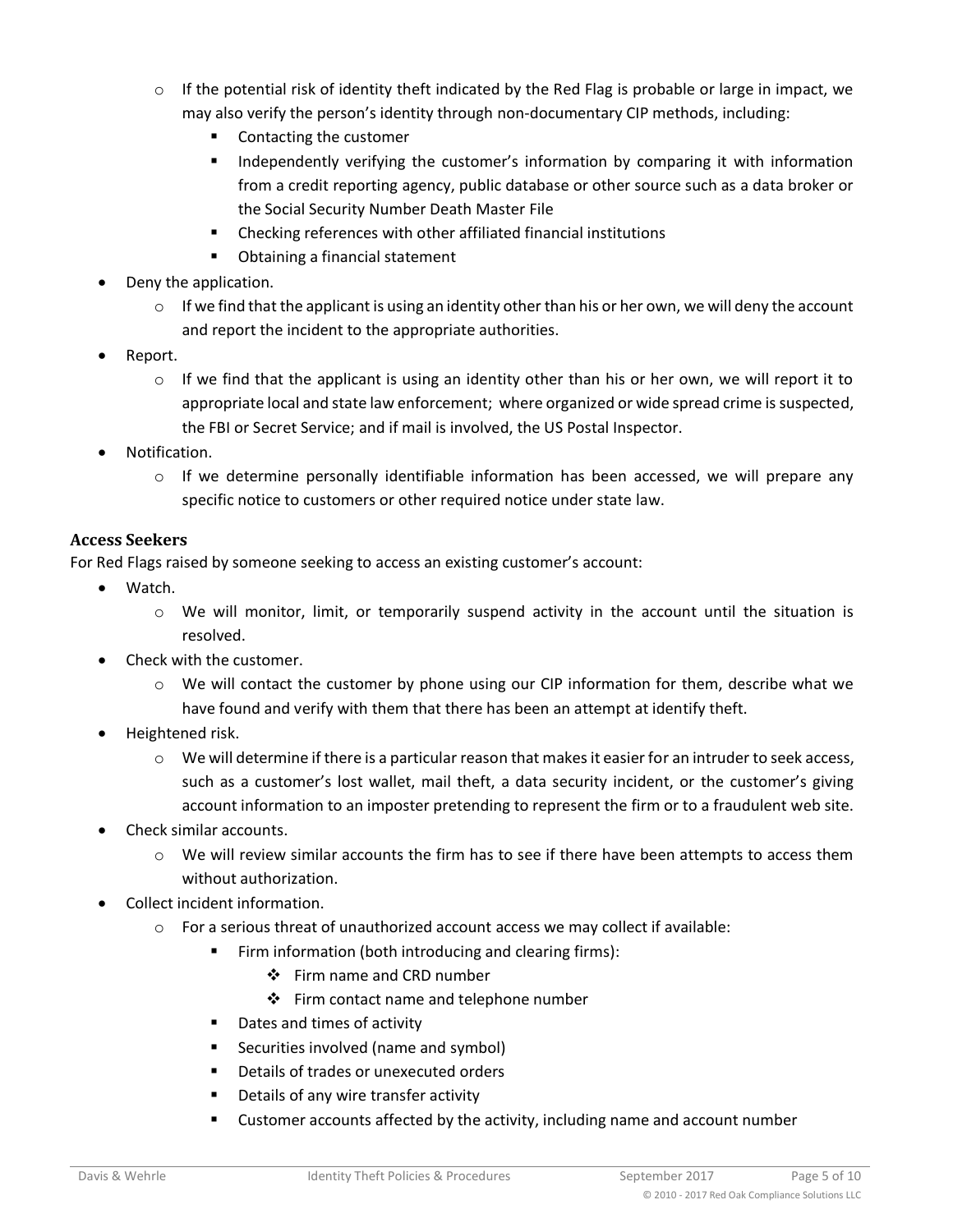- Whether the customer will be reimbursed and by whom
- Report.
	- $\circ$  If we find unauthorized account access, we will report it to appropriate local and state law enforcement; where organized or wide spread crime is suspected, the FBI or Secret Service; and if mail is involved, the US Postal Inspector. We may also report it to the SEC, State regulatory authorities such as the state securities commission; and our clearing/custodian firm.
- Notification.
	- o If we determine personally identifiable information has been accessed that results in a foreseeable risk for identity theft, we will prepare any specific notice to customers and appropriate agencies as required under state law.
- Review our insurance policy.
	- $\circ$  Since insurance policies may require timely notice or prior consent for any settlement, we will review our insurance policy to ensure that our response to a data breach does not limit or eliminate our insurance coverage.
- Assist the customer.
	- $\circ$  We will work with our customers to minimize the impact of identity theft by taking the following actions, as applicable:
		- Offering to change the password, security codes or other ways to access the threatened account
		- Offering to close the account
		- Offering to reopen the account with a new account number
		- Instructing the customer to go to the FTC Identity Theft Web Site to learn what steps to take to recover from identity theft, including filing a complaint using its online complaint form, calling the FTC's Identity Theft Hotline 1-877-ID-THEFT (438-4338), TTY 1-866-653- 4261, or writing to Identity Theft Clearinghouse, FTC, 6000 Pennsylvania Avenue, NW, Washington, DC 20580.

#### <span id="page-5-0"></span>**Clearing Firm and Other Service Providers**

Our firm uses a custodian in connection with our accounts. We have a process to confirm that our clearing/custodian firm and any other service provider that performs activities in connection with our covered accounts, especially other service providers that are not otherwise regulated, comply with reasonable policies and procedures designed to detect, prevent and mitigate identity theft by contractually requiring them to have policies and procedures to detect Red Flags contained in our Grid and report detected Red Flags to us or take appropriate steps of their own to prevent or mitigate the identify theft or both. This process includes, at least annually, verifying the existence of each vendor's privacy policy and/or identity theft policy and procedures and maintaining them in designated files. Our list of service providers that perform these activities in connection with our covered accounts include:

#### **1. TD Ameritrade**

www.tdameritrade.com 1-800-669-3900

**2. Charles Schwab & Company**

www.schwab.com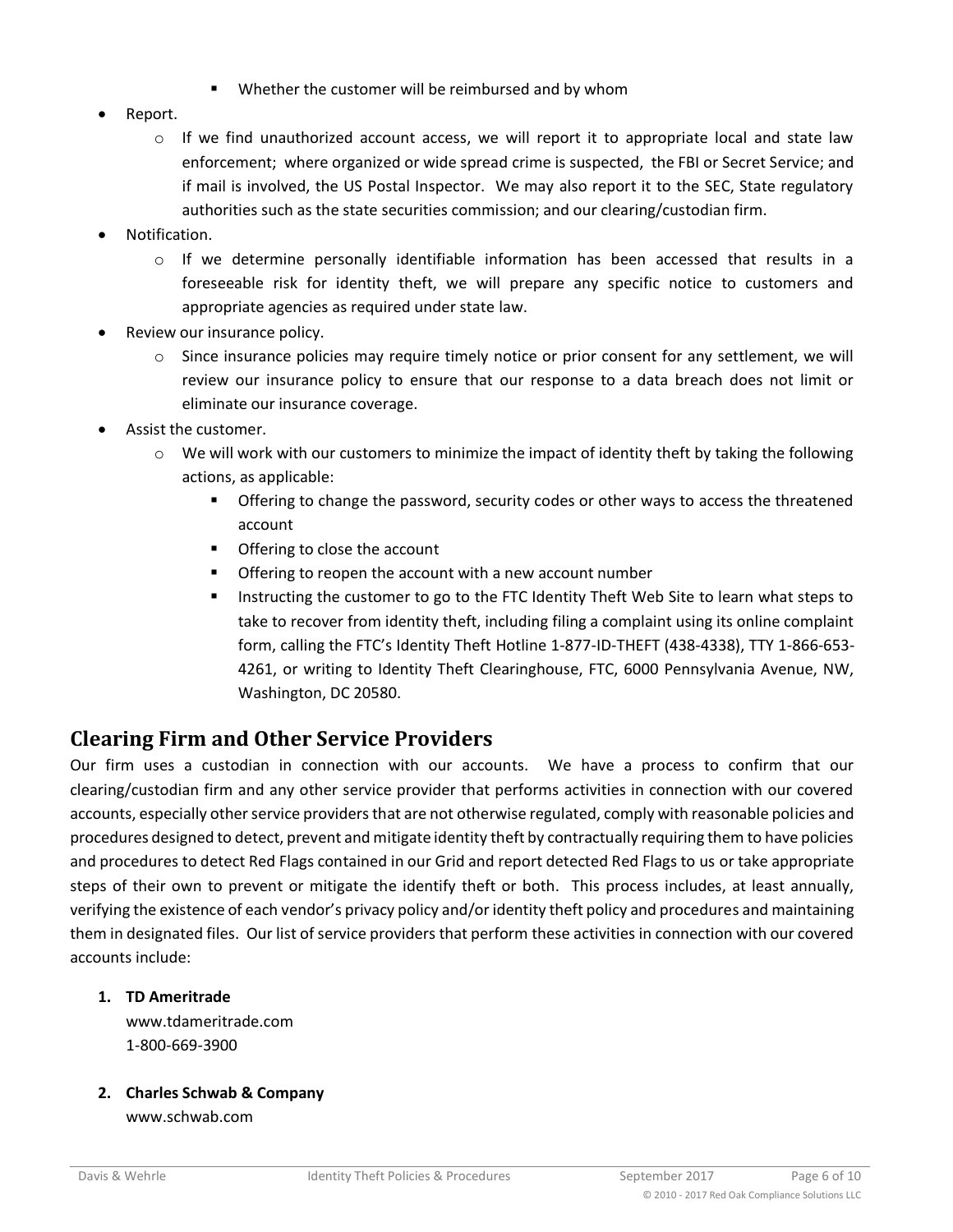1-866-855-9102

#### <span id="page-6-0"></span>**Internal Compliance Reporting**

Pursuant to Rule: 16 C.F.R. § 681.1, Appendix A, Section VI.(b), our firm's staffs who are responsible for developing, implementing and administering our ITPP will report at least annually to our CCO on compliance with the FTC's Red Flags Rule. The report will address the effectiveness of our ITPP in addressing the risk of identity theft in connection with covered account openings, existing accounts, and service provider arrangements, significant incidents involving identity theft and management's response and recommendations for material changes to our ITPP.

#### <span id="page-6-1"></span>**Updates and Annual Review**

Pursuant to Rule: 16 C.F.R. § 681.1 (d)(2)(iv) and Appendix A, Sections V. and VI. (a) & (b), we will update this plan whenever we have a material change to our operations, structure, business or location or to those of our clearing firm, or when we experience either a material identity theft from a covered account, or a series of related material identity thefts from one or more covered accounts. Our firm will also follow new ways that identities can be compromised and evaluate the risk they pose for our firm. In addition, our firm will review this ITPP annually to modify it for any changes in our operations, structure, business, or location or substantive changes to our relationship with our custodians or service providers.

#### <span id="page-6-2"></span>**Approval**

I approve this ITPP as reasonably designed to enable our firm to detect, prevent and mitigate identity theft. This approval is indicated by signature below.

Kevin T. Davis

Date 09/27/2017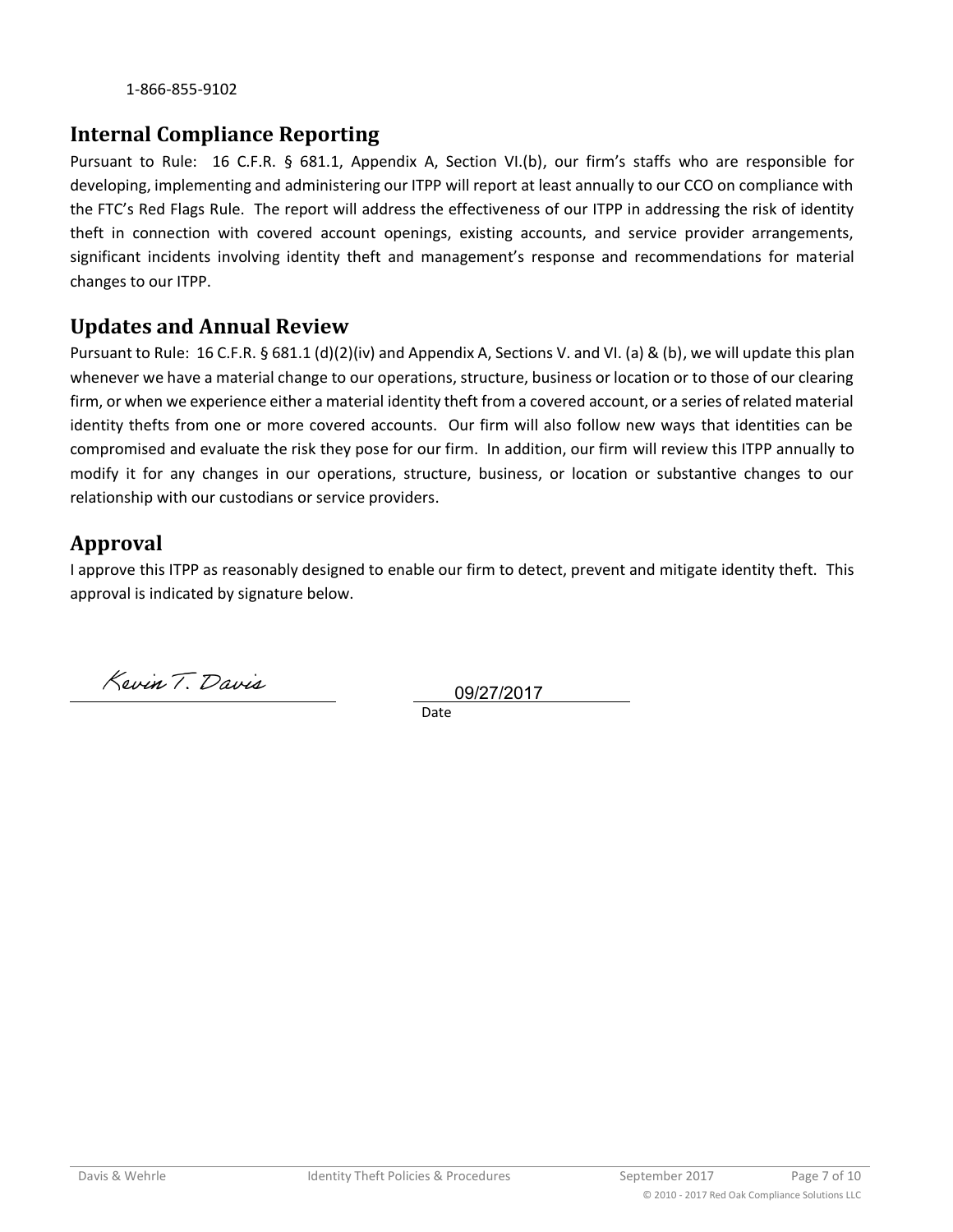## <span id="page-7-0"></span>**Appendix A: Red Flag Identification and Detection Grid**

This grid provides FTC categories and examples of potential red flags that are applicable to our firm.

| <b>Red Flag</b>                                                                                                                                                                                                                                                                    | <b>Detecting the Red Flag</b>                                                                                                                                                                                                                                    |  |  |
|------------------------------------------------------------------------------------------------------------------------------------------------------------------------------------------------------------------------------------------------------------------------------------|------------------------------------------------------------------------------------------------------------------------------------------------------------------------------------------------------------------------------------------------------------------|--|--|
| Alerts, Notifications or Warnings from a Consumer Credit Reporting Agency                                                                                                                                                                                                          |                                                                                                                                                                                                                                                                  |  |  |
| A fraud or active duty alert is included on a<br>consumer credit report.                                                                                                                                                                                                           | We do not usually run credit reports on clients but may run credit<br>reports on our employees. However we will verify whether the<br>alert covers a customer and review the allegations in the alert if<br>this occurs.                                         |  |  |
| A notice of credit freeze is given in response to a<br>request for a consumer credit report.                                                                                                                                                                                       | We do not usually run credit reports on our clients but may run<br>credit reports on our employees. We will verify whether the credit<br>freeze covers a customer and review the freeze.                                                                         |  |  |
| A notice of address or other discrepancy is provided<br>by a consumer credit reporting agency.                                                                                                                                                                                     | We do not usually run credit reports on our clients but may run<br>credit reports on employees. We will verify whether the notice of<br>address or other discrepancy covers a customer and review the<br>address discrepancy.                                    |  |  |
| A consumer credit report shows a pattern<br>inconsistent with person's history, i.e. increase in<br>the volume of inquiries or use of credit; an unusual<br>number of recently established credit relationships;<br>or an account closed due to an abuse of account<br>privileges. | We do not usually run credit reports on our clients but may run<br>credit reports on our employees. However, we will verify whether<br>the consumer credit report covers an applicant or customer, and<br>review the degree of inconsistency with prior history. |  |  |
| <b>Suspicious Documents</b>                                                                                                                                                                                                                                                        |                                                                                                                                                                                                                                                                  |  |  |
| Identification presented looks altered or forged.                                                                                                                                                                                                                                  | We will scrutinize identification presented in person to make sure<br>it is not altered or forged. If it does look altered or forged, it will<br>be brought to the attention of the CCO.                                                                         |  |  |
| The identification presenter does not look like the<br>identification's photograph or physical description.                                                                                                                                                                        | We will ensure the photograph and physical description on the<br>identification matches the person presenting it. Any questions will<br>be brought to the attention of the CCO.                                                                                  |  |  |
| Information on the identification differs from what<br>the identification presenter is saying.                                                                                                                                                                                     | We will ensure the identification and statements of the person<br>presenting it are consistent. If there is any question about its<br>authenticity, it will be brought to the attention of the CCO.                                                              |  |  |
| Information on the identification does not match<br>other information our firm has on file for the<br>presenter, like the original account application,<br>signature, etc.                                                                                                         | We will ensure that the identification presented and other<br>information we have on file from the account, such as the<br>application is consistent. Additional information and sources may<br>need to be contacted for verification.                           |  |  |
| The application looks like it has been altered, forged<br>or torn up and reassembled.                                                                                                                                                                                              | We will scrutinize each application to make sure it is not altered,<br>forged, or torn up and reassembled. If there is any question about<br>its authenticity, it will be brought to the attention of the CCO.                                                   |  |  |
| <b>Suspicious Personal Identifying Information</b>                                                                                                                                                                                                                                 |                                                                                                                                                                                                                                                                  |  |  |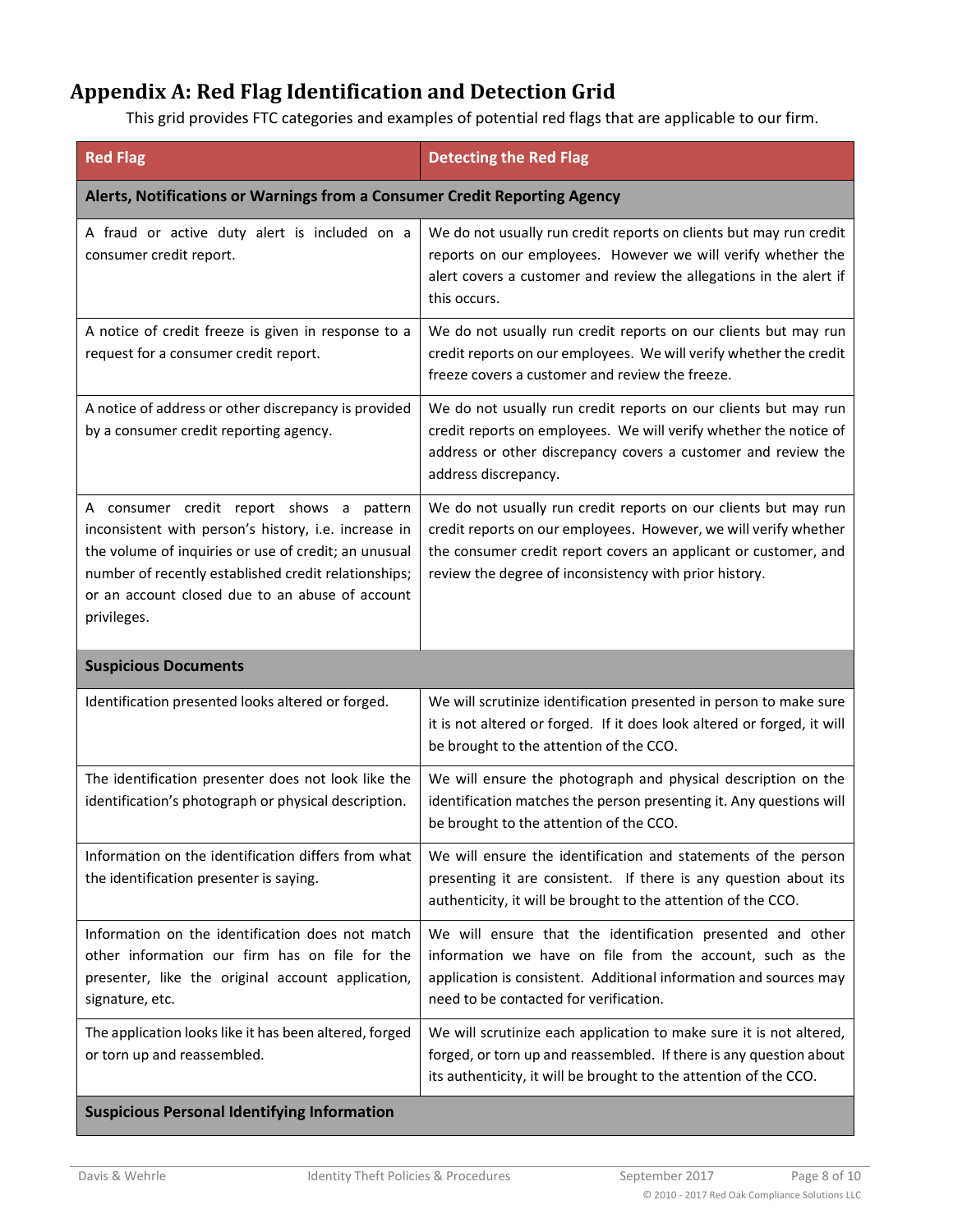| Inconsistencies exist between the information<br>presented and other things known about the<br>presenter or can find out by checking readily                                                                            | We will check personal identifying information presented to us to<br>ensure that the SSN given has been issued but is not listed on the<br>SSA's Master Death File. If we receive a consumer credit report,                                                                                                                                                |
|-------------------------------------------------------------------------------------------------------------------------------------------------------------------------------------------------------------------------|------------------------------------------------------------------------------------------------------------------------------------------------------------------------------------------------------------------------------------------------------------------------------------------------------------------------------------------------------------|
| available external sources, such as an address that<br>does not match a consumer credit report, or the                                                                                                                  | we will check to see if the addresses on the application and the                                                                                                                                                                                                                                                                                           |
| Social Security Number (SSN) has not been issued or                                                                                                                                                                     | consumer credit report match.                                                                                                                                                                                                                                                                                                                              |
| is listed on the Social Security Administration's<br>Death Master File.                                                                                                                                                 |                                                                                                                                                                                                                                                                                                                                                            |
| Inconsistencies exist in the information that the<br>customer gives us, such as a date of birth that does<br>not fall within the number range on the SSA's<br>issuance tables.                                          | We will check personal identifying information presented to us to<br>make sure that it is internally consistent by comparing the date of<br>birth to see that it falls within the number range on the SSA's<br>issuance tables.                                                                                                                            |
| Personal identifying information presented has<br>been used on an account our firm knows was<br>fraudulent.                                                                                                             | We will compare the information presented with addresses and<br>phone numbers on accounts or applications we found or were<br>reported as fraudulent. Any questions will be brought to the<br>attention of the CCO.                                                                                                                                        |
| Personal<br>identifying<br>information<br>presented<br>suggests fraud, such as an address that is fictitious,<br>a mail drop, or a prison; or a phone number is<br>invalid, or is for a pager or answering service.     | We will validate the information presented when opening an<br>account by looking up addresses on the Internet to ensure they are<br>real and not for a mail drop or a prison, and will call the phone<br>numbers given to ensure they are valid and not for pagers or<br>answering services. Any questions will be brought to the attention<br>of the CCO. |
| The SSN presented was used by someone else<br>opening an account or other customers.                                                                                                                                    | We will compare the SSNs presented to see if they were given by<br>others opening accounts or other customers. Any questions will<br>be brought to the attention of the CCO.                                                                                                                                                                               |
| The address or telephone number presented has<br>been used by many other people opening accounts<br>or other customers.                                                                                                 | We will compare address and telephone number information to<br>see if they were used by other applicants and customers. Any<br>questions will be brought to the attention of the CCO.                                                                                                                                                                      |
| A person who omits required information on an  <br>application or other form does not provide it when<br>told it is incomplete.                                                                                         | We will track when applicants or customers have not responded to<br>requests for required information and will follow up with the<br>applicants or customers to determine why they have not<br>responded. Any questions will be brought to the attention of the<br>CCO.                                                                                    |
| Inconsistencies exist between what is presented<br>and what our firm has on file.                                                                                                                                       | We will verify key items from the data presented with information<br>we have on file. Any questions will be brought to the attention of<br>the CCO.                                                                                                                                                                                                        |
| A person making an account application or seeking<br>access cannot provide authenticating information<br>beyond what would be found in a wallet or<br>consumer credit report, or cannot answer a<br>challenge question. | We will authenticate identities for existing customers by asking<br>challenge questions that require information beyond what is<br>readily available from a wallet or a consumer credit report. Any<br>questions will be brought to the attention of the CCO.                                                                                              |
| <b>Suspicious Account Activity</b>                                                                                                                                                                                      |                                                                                                                                                                                                                                                                                                                                                            |